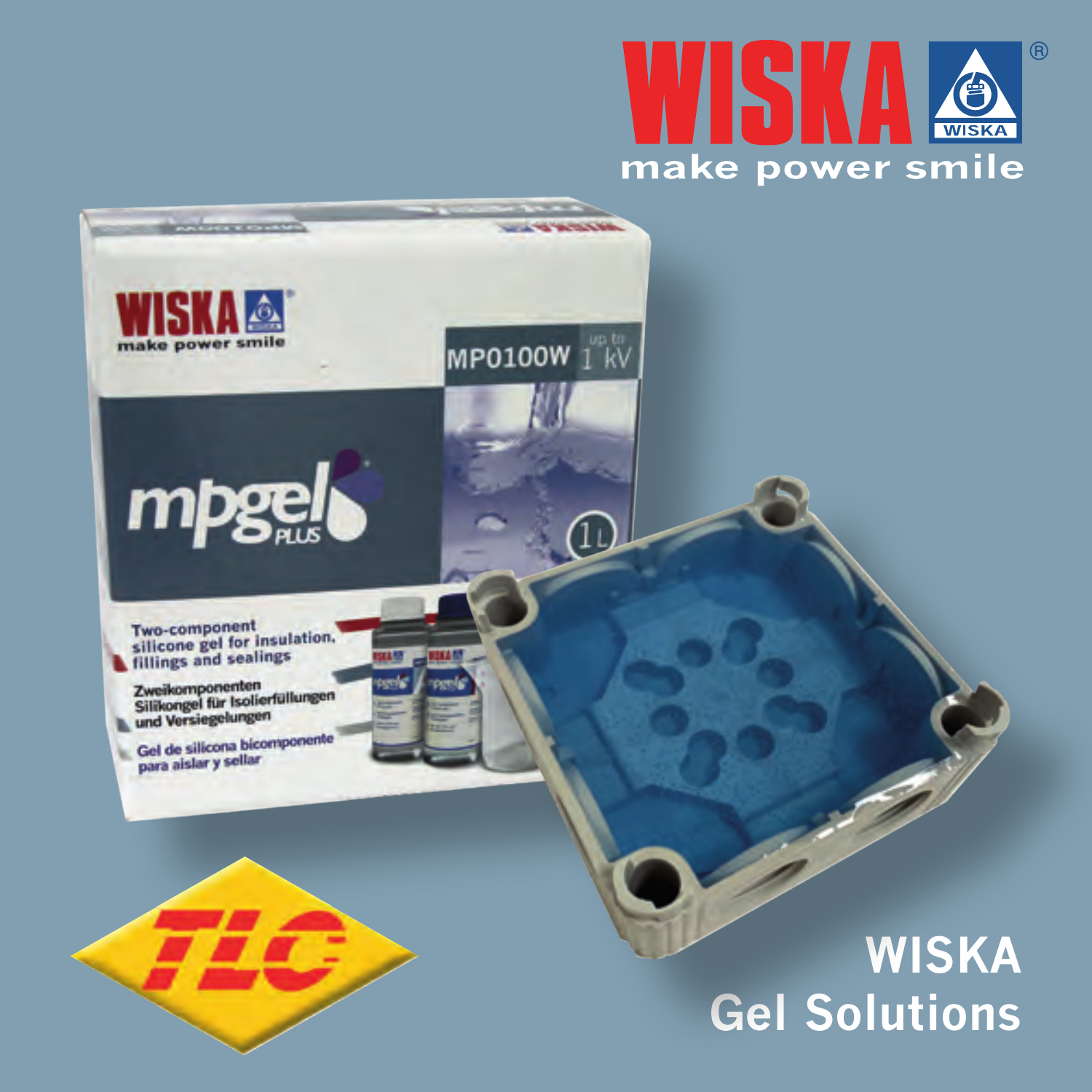#### **The COMBI series**



Since 1993 WISKA's iconic **COMBI junction box has been the enclosure of choice** for professional electricians, installers, engineers and designers across the world.

Available in 10 sizes across 3 colours the COMBI junction box range offers **high quality protection, security, versatility** and above all is **quick and easy to install.**

### **Quality matters**

WISKA's products are developed and tested extensively, ensuring they **meet the highest demands under the toughest of conditions**.

These tests are conducted by a team of highly skilled designers and engineers at WISKA's state of the art laboratory facilities in Germany.

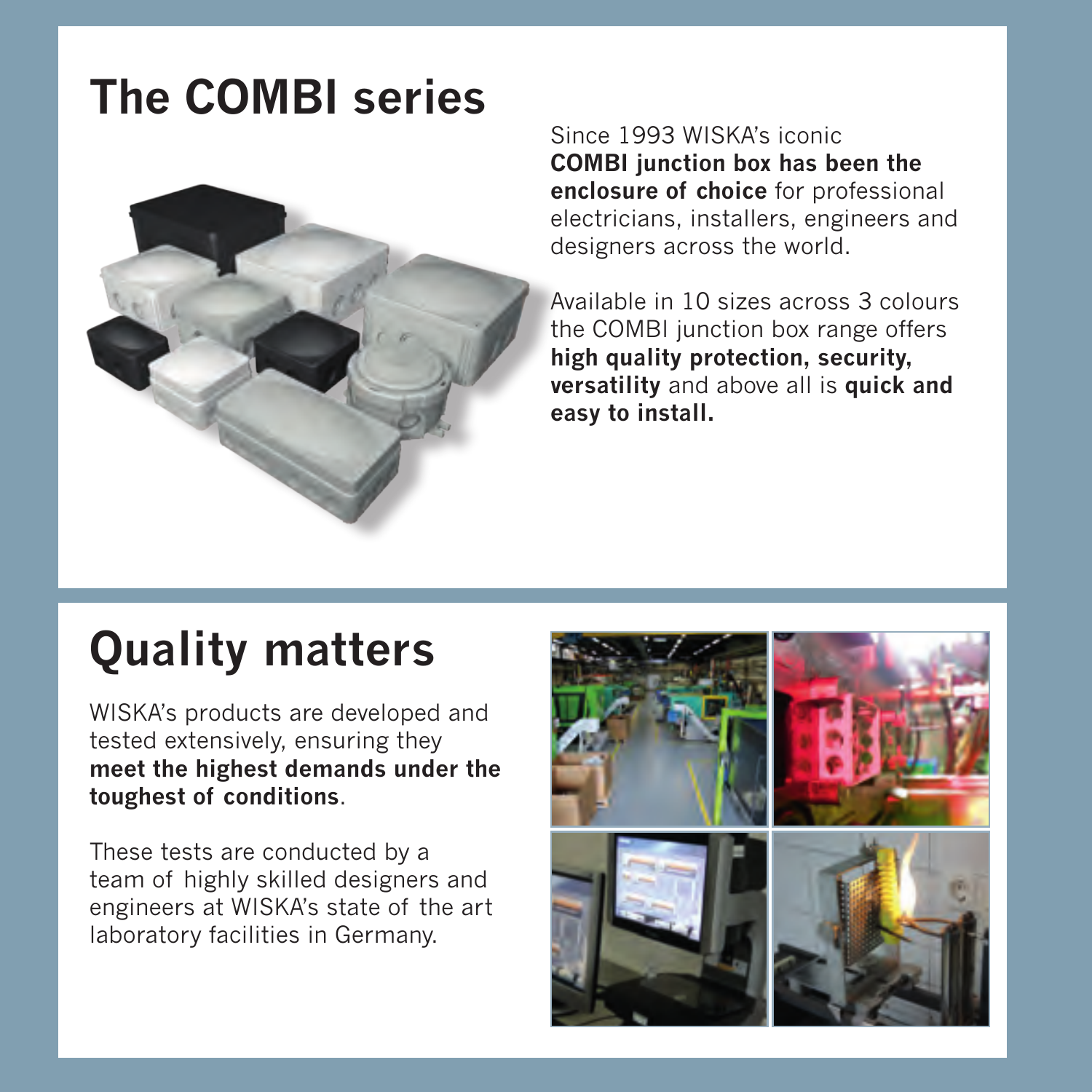### **Gel Solutions**

WISKA's extensive range of gels act as the perfect junction box filler. All gels have no expiry date, are non-toxic, have good mechanical strength, are re-useable after opening (except MP One) and can be re-entered. With fast cross-linking and excellent electrical installation, WISKA has the gel for you..

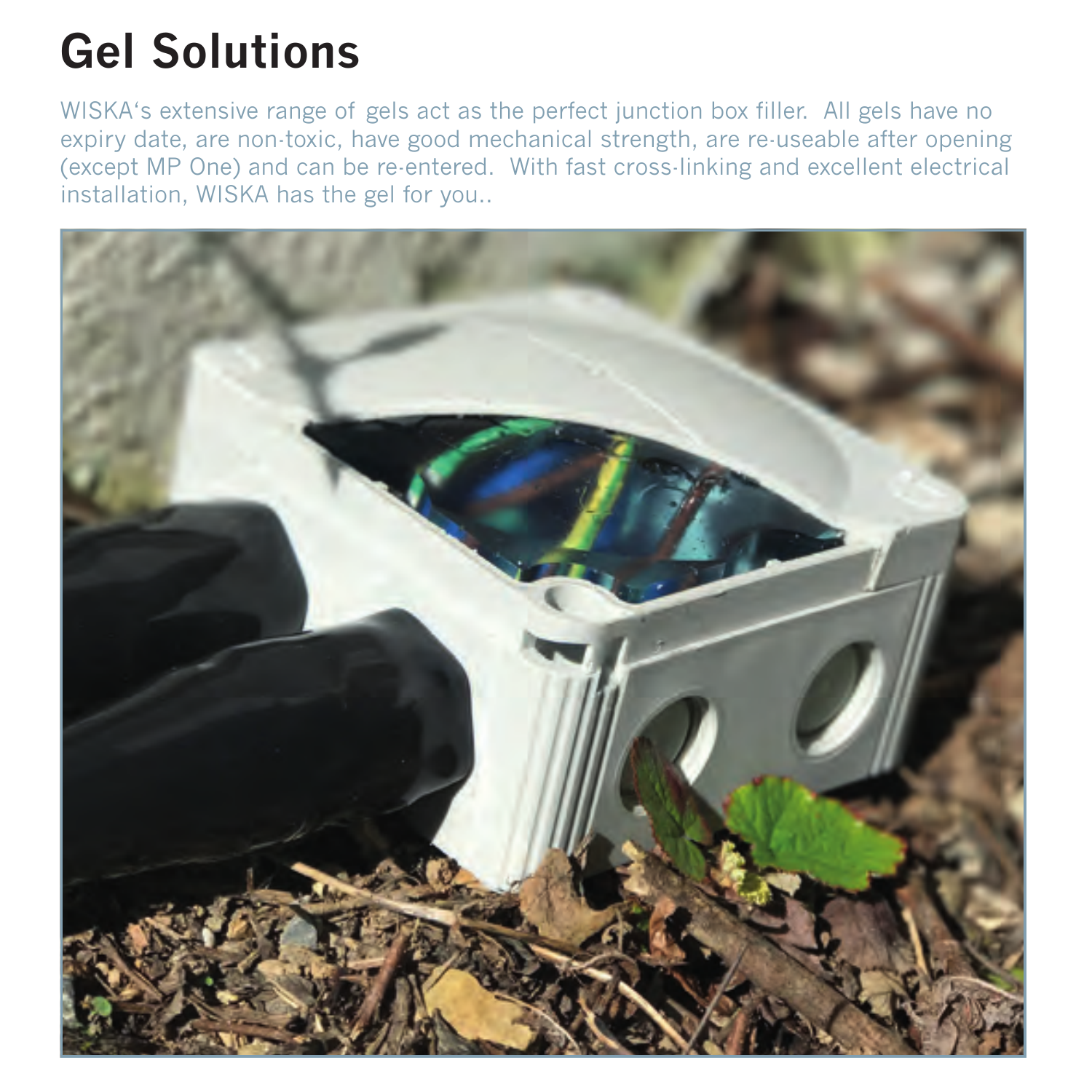### **What are the different types of gel?**



**MP Gel:** Our classic gel, 2-part mix, perfect to use in our COMBI junction boxes to achieve an IP68 solution. MPGel can also be used in other enclosures.



**Replay Gel:** Re-work gel, this gel can be pulled apart and re-worked / re-moulded back together in order to be used again. Perfect for awkward locations where pouring cannot occur, and if re-entering into gel is required.



**Crystal Gel:** Transparent gel, clear finish allowing you to easily inspect connections and see through the gel. Perfect for covering LED lighting.



**ONEGEL:** Immediate use, no mixing or pouring ready to be used straight away. Ideal for when you need to save time and want an immediate pour in solution.



**MP One:** Our NEW twist and go silcone gel. Twist lid to release activation gel into the rest of the bottle, shake the bottle for 15 seconds then pour. Perfect for filling COMBI junction boxes!





**RESIL:** RESIL is a silicone based resin. Perfect for pouring into straight low voltage joint connections (such as our GSA series). RESIL can also be used as a regular junction box filler.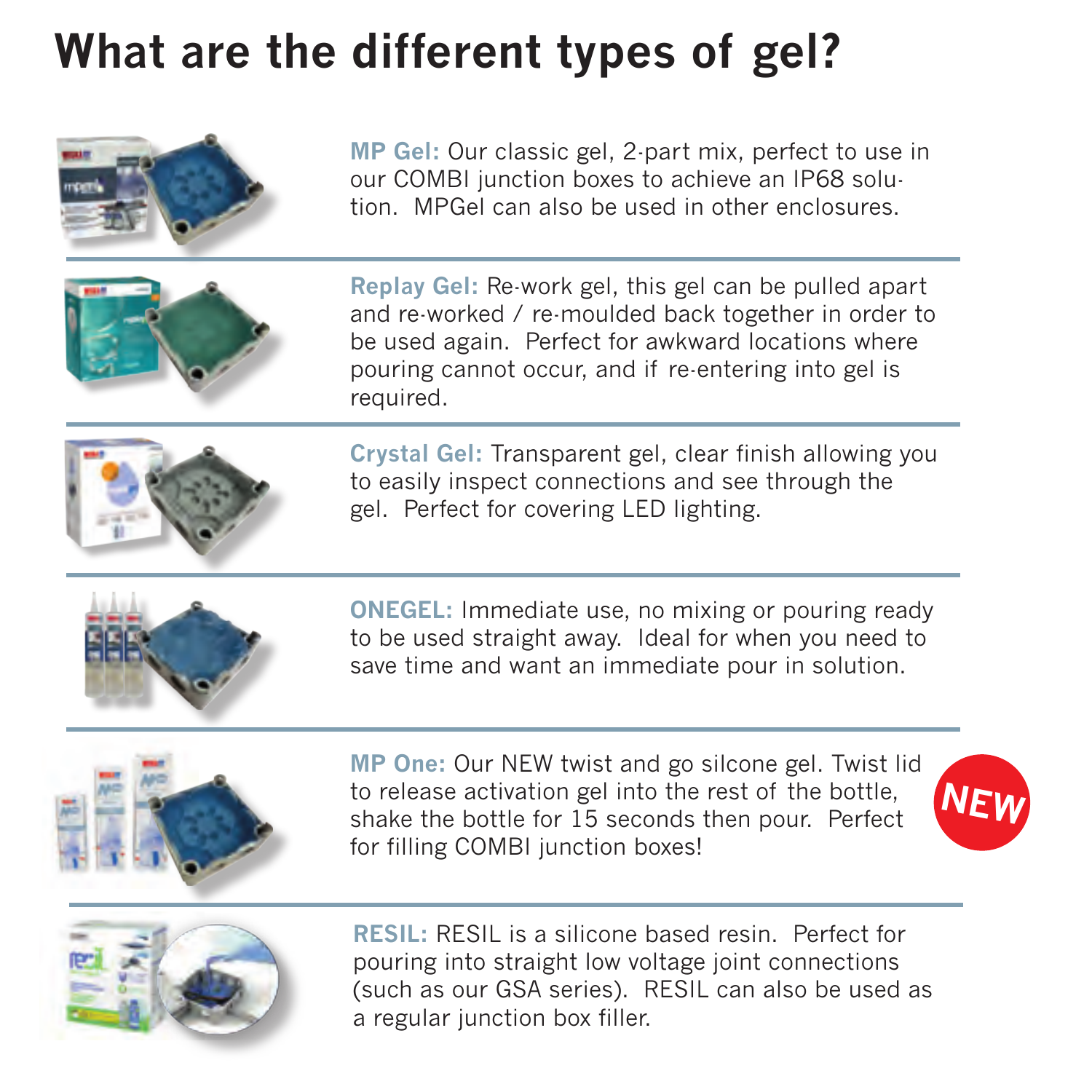## **COMBI Filler guide**

| <b>COMBI</b>                | <b>Volume of Gel</b><br>Required (ml) |  |
|-----------------------------|---------------------------------------|--|
| COMBI 108 empty             | 200ml                                 |  |
| COMBI 116 empty             | 425ml                                 |  |
| COMBI 206 empty             | 100ml                                 |  |
| COMBI 304 empty             | 180ml                                 |  |
| COMBI 308 empty             | 200ml                                 |  |
| COMBI 407/ 5-pole terminal* | 300ml                                 |  |
| COMBI 607 empty             | 510ml                                 |  |
| COMBI 1010 empty            | 1 Ltr 10ml                            |  |
| COMBI 1210 empty            | 1 Ltr 250ml                           |  |
| COMBI 1610 empty            | 2 Ltr 500ml                           |  |

**\*5 terminal with a minimum of 2 x 3 core 1.5mm cables**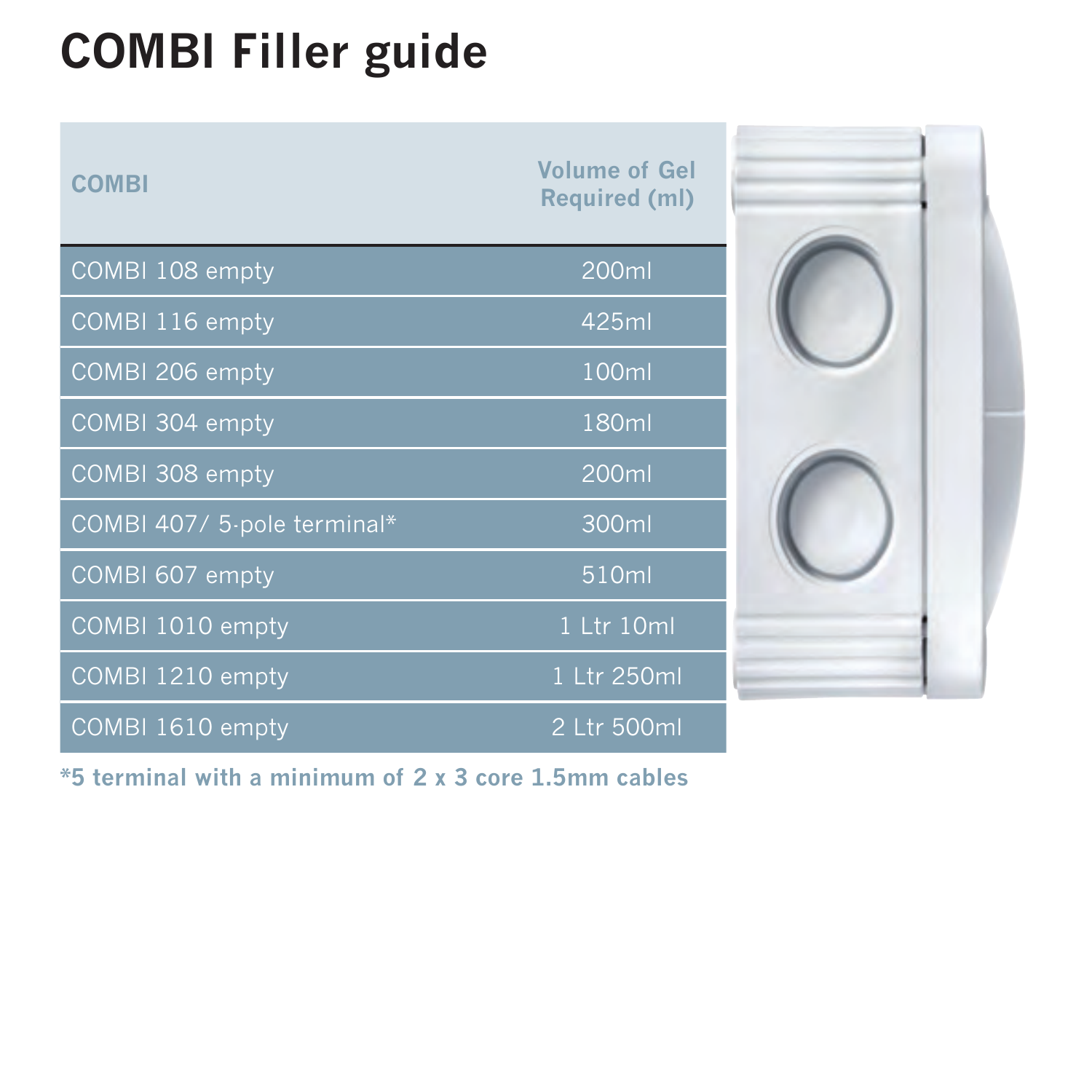# **NEW**



Introducing **MP One from WISKA**, our NEW twist and go gel.

Two component silicone gel in one single bottle! Perfect for electrical insulation and filling.

Available in 3 sizes 300ml, 600ml and 900ml.









Non-irritating No expiry date



Easy and fast installation



Re-enterable and Low viscosity<br>removable



High moisture protection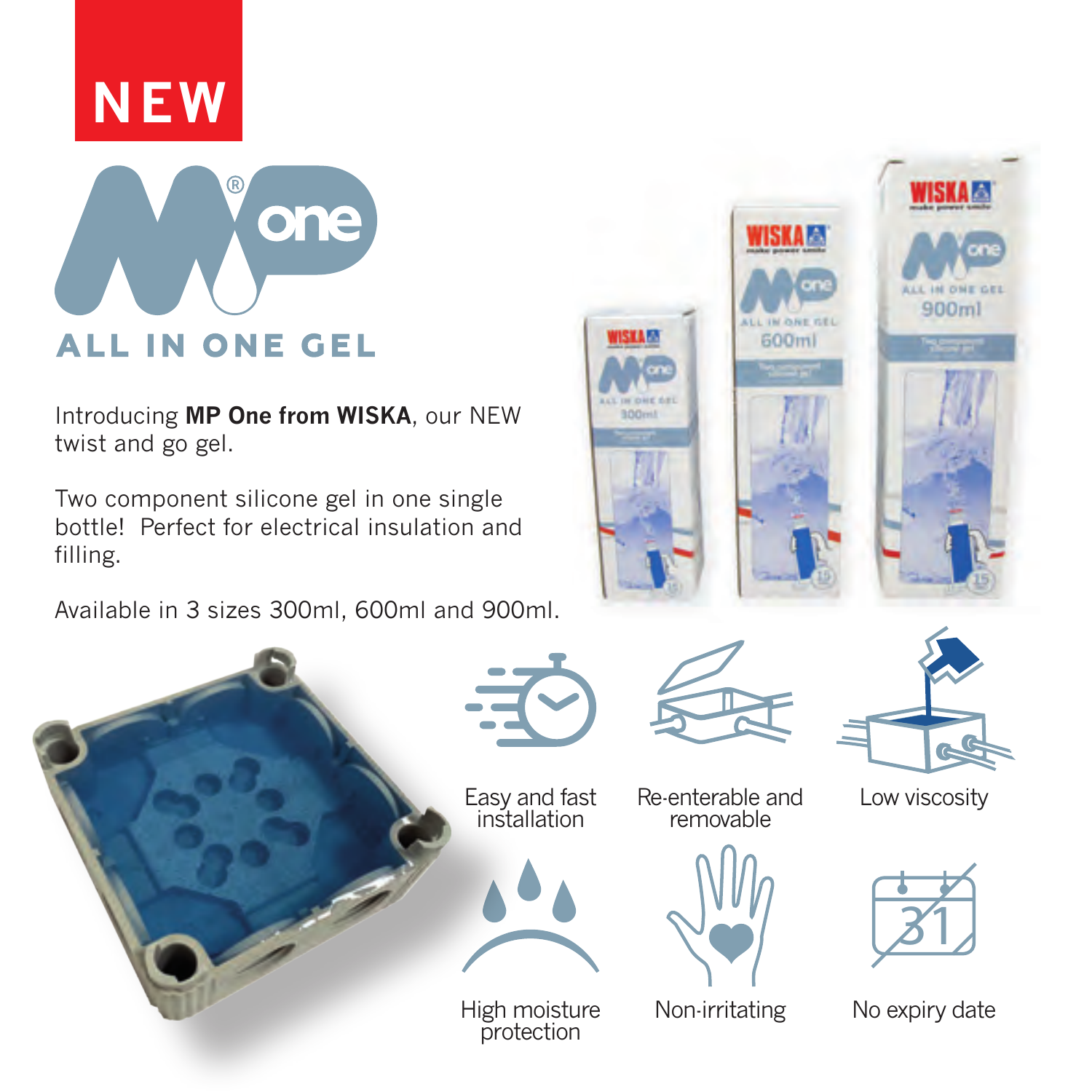

**HOW IT WORKS**

OW IT WOR

τ

| <b>Technical Data MP One</b> |                                                                          |  |  |  |
|------------------------------|--------------------------------------------------------------------------|--|--|--|
| Gel Type:                    | Silicone                                                                 |  |  |  |
| <b>Expiry Date:</b>          | None                                                                     |  |  |  |
| Re-enterable:                | Yes                                                                      |  |  |  |
| Toxic:                       | Non-hazardous product under<br>European Regulation<br>n. 1272/2008 (CLP) |  |  |  |
| Dielectric Strength:         | 25.5 kV/mm                                                               |  |  |  |
| Curing Time:                 | 8 mins (at 23°C)                                                         |  |  |  |
| Colour:                      | Blue                                                                     |  |  |  |
| Storage Temp:                | $5^{\circ}$ C $\cdot$ 25 $^{\circ}$ C                                    |  |  |  |
| Notes:                       | Protection against rain,<br>humidity, dust and intrusion                 |  |  |  |
| Code 300ml:                  | MP103                                                                    |  |  |  |
| Code 600ml:                  | MP106                                                                    |  |  |  |
| Code 900ml:                  | MP109                                                                    |  |  |  |

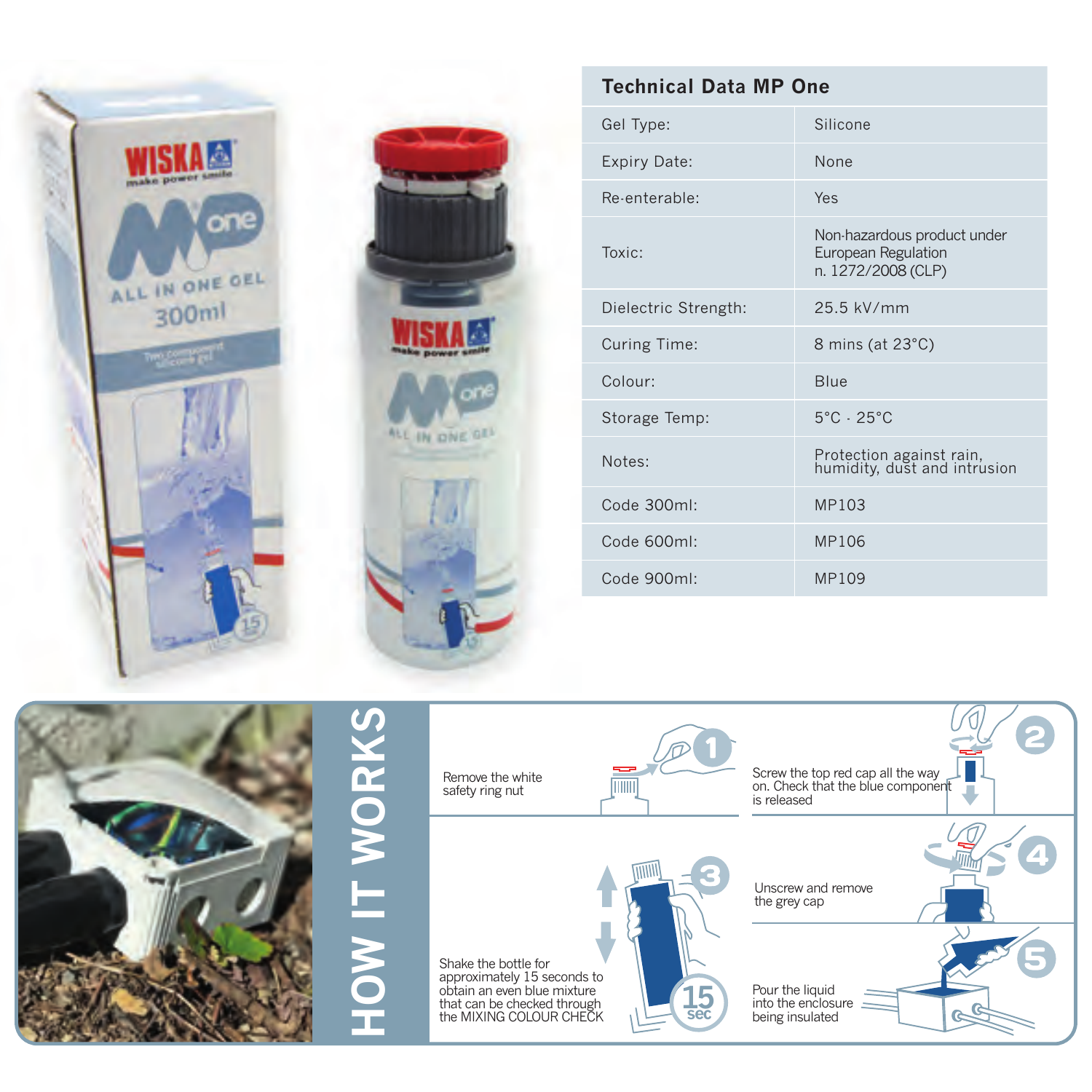### **Gel - Junction Box Fillers MP One - Twist and Go (COMBI Gel Shot)**

Protection against rain, humidity, dust and intrusion. Silicone gel, no expiry date, re-enterable, twist lid to release activation gel into the rest of the bottle, shake the bottle for 15 seconds then pour. Dielectric strength: 25.5 kV/mm Shaking time: 15 seconds Curing time: 8 min (at 23°C)



| Type       | Colour | Code  | Size              |
|------------|--------|-------|-------------------|
| MP One 300 |        | MP103 | 300 <sub>ml</sub> |
| MP One 600 |        | MP106 | 600ml             |
| MP One 900 |        | MP109 | 900ml             |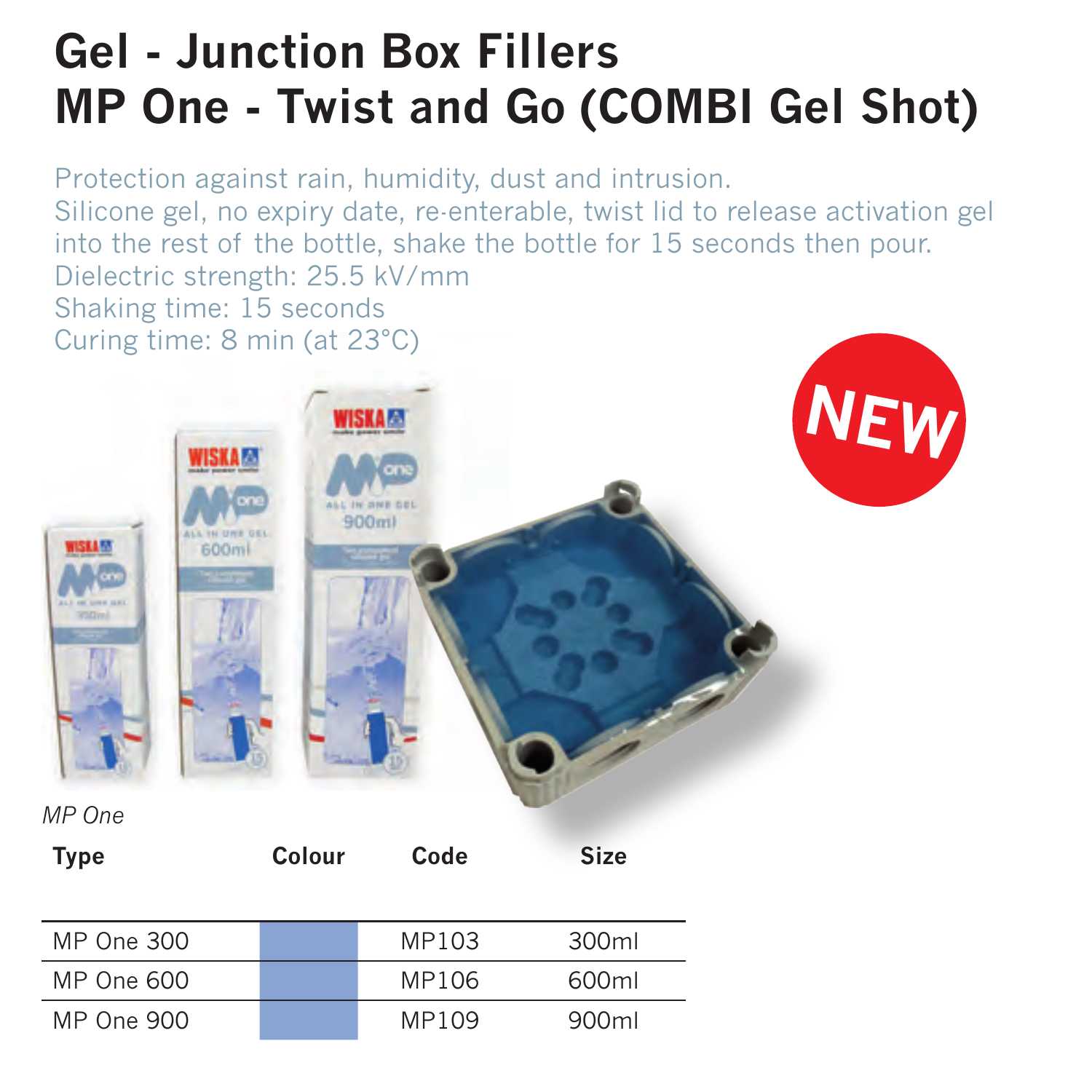#### **Gel - Junction Box Fillers MP Gel - Classic Gel**

Protection against rain, humidity, dust and intrusion. Silicone gel, no expiry date, re-enterable, 2 part mix (1:1 mixing ratio) Dielectric strength: 25.5 kV/mm Mixing time: 5 mins (at 23°C) Curing time: 12 min (at 23°C)



| MP Gel 1 I tr | MP0100W     | 1   tr  |
|---------------|-------------|---------|
| MP Gel 10 Ltr | MP-GFL1000W | 10 I tr |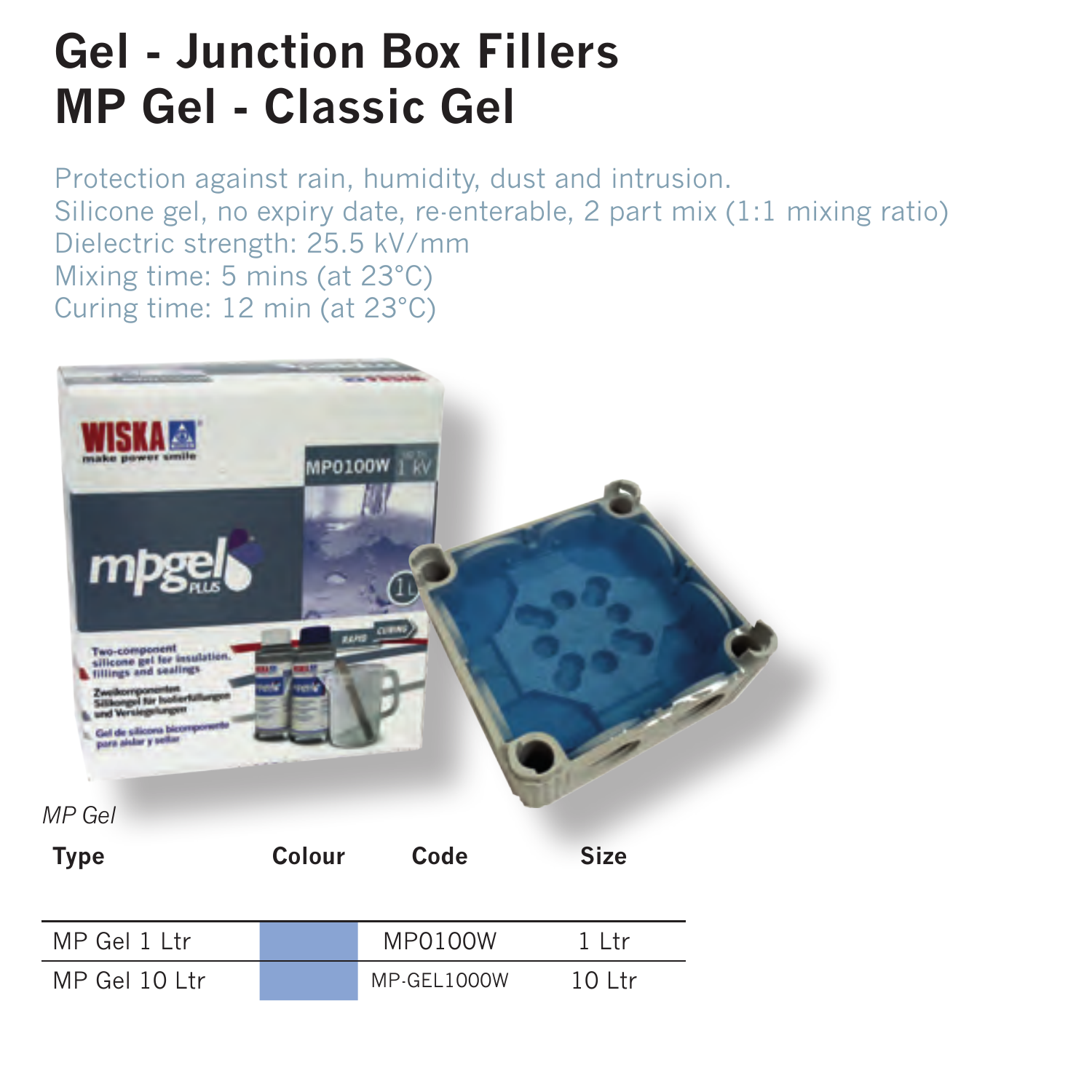#### **Gel - Junction Box Fillers Replay Gel - Re-work Gel**

Protection against rain, humidity, dust and intrusion. Silicone gel, no expiry date, re-enterable, 2 part mix (1:1 mixing ratio) Dielectric strength: 25.5 kV/mm Mixing time: 5 mins (at 23°C) Curing time: 12 min (at 23°C)

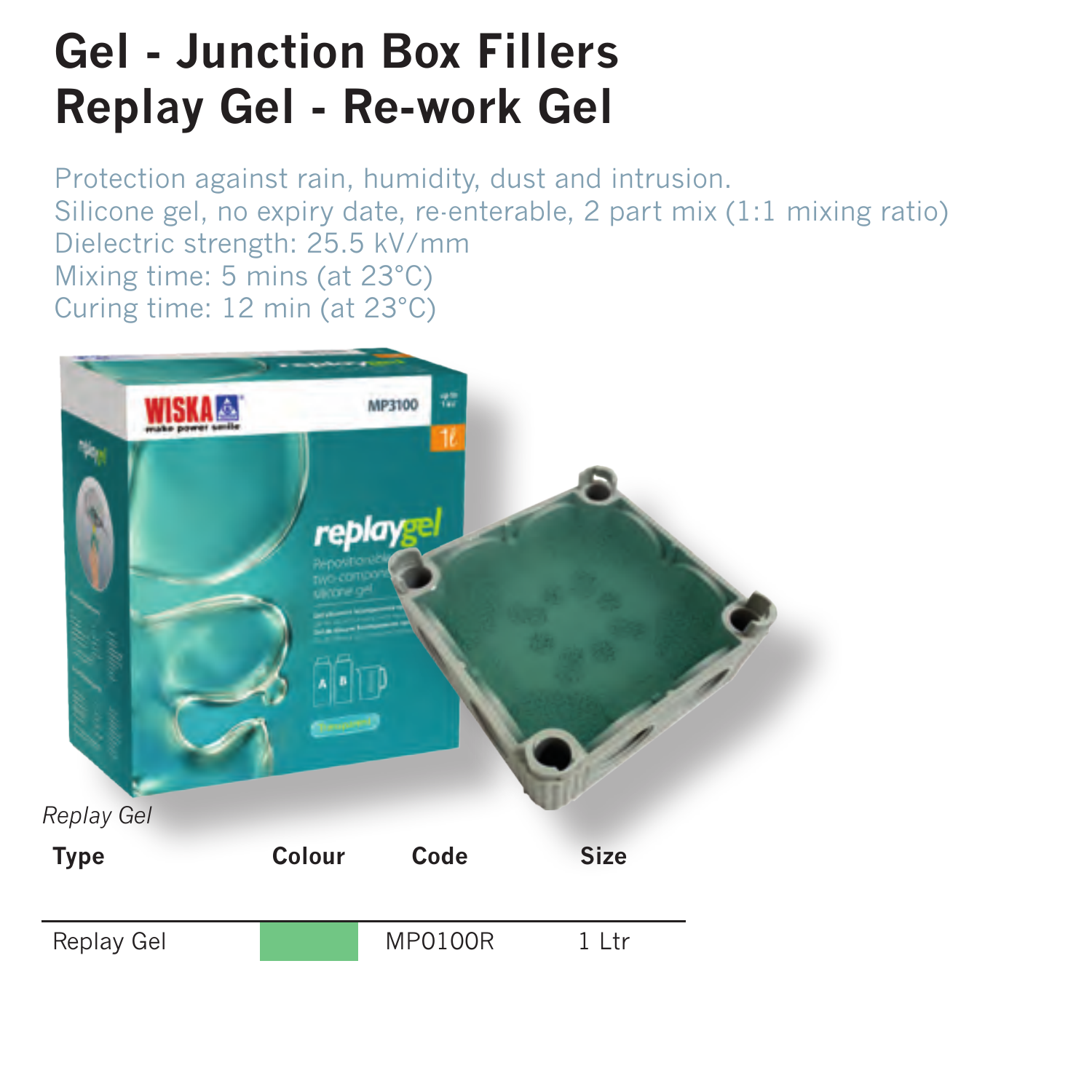### **Gel - Junction Box Fillers Crystal Gel - Transparent Gel**

Protection against rain, humidity, dust and intrusion. Silicone gel, no expiry date, re-enterable, 2 part mix (1:1 mixing ratio) Dielectric strength: 25.5 kV/mm Mixing time: 5 mins (at 23°C) Curing time: 12 min (at 23°C)

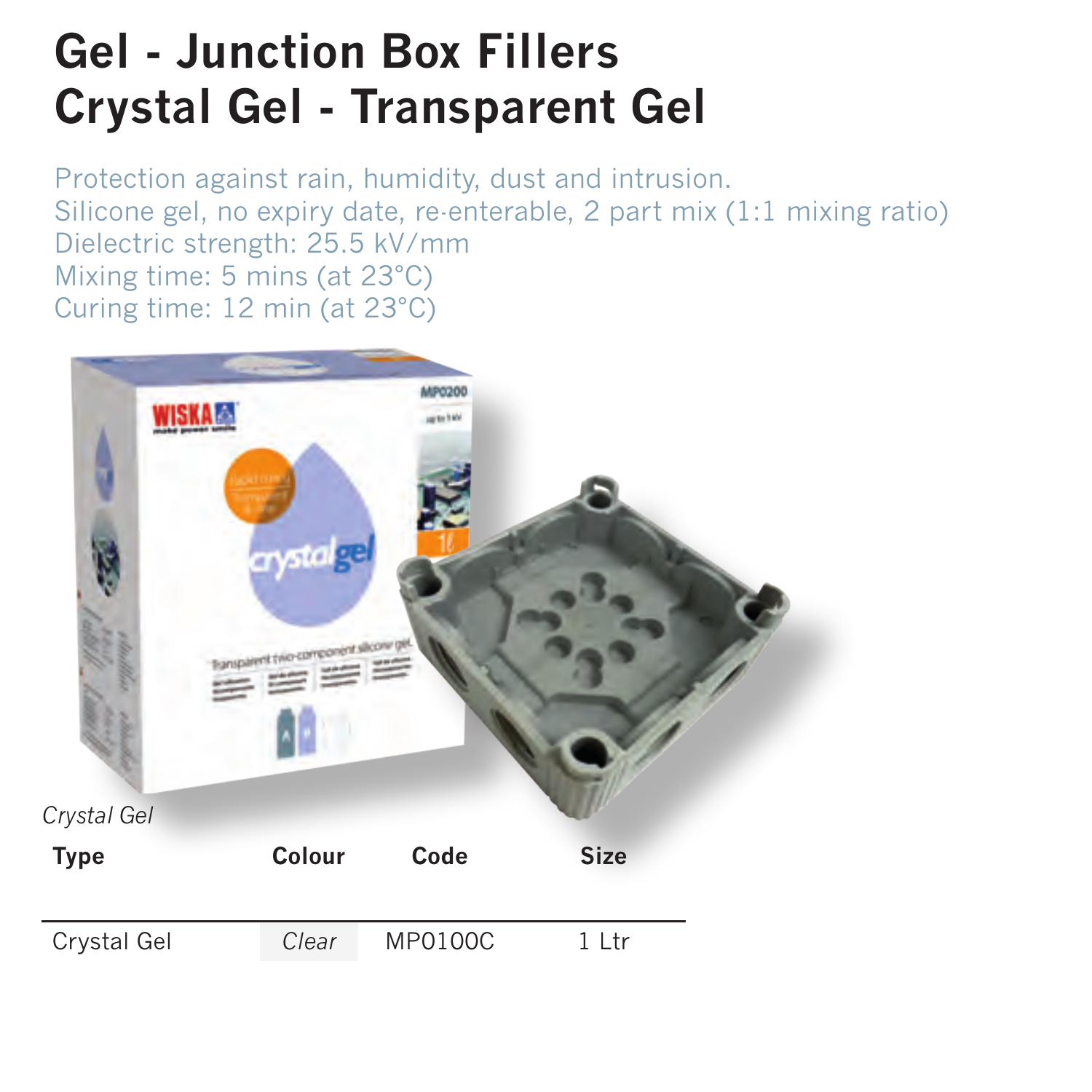### **Gel - Junction Box Fillers ONEGEL - Immediate Use**

Protection against rain, humidity, dust and intrusion. Silicone gel, no expiry date, re-enterable, no mixing immediate use Dielectric strength: 25.5 kV/mm Mixing time: none Curing time: none

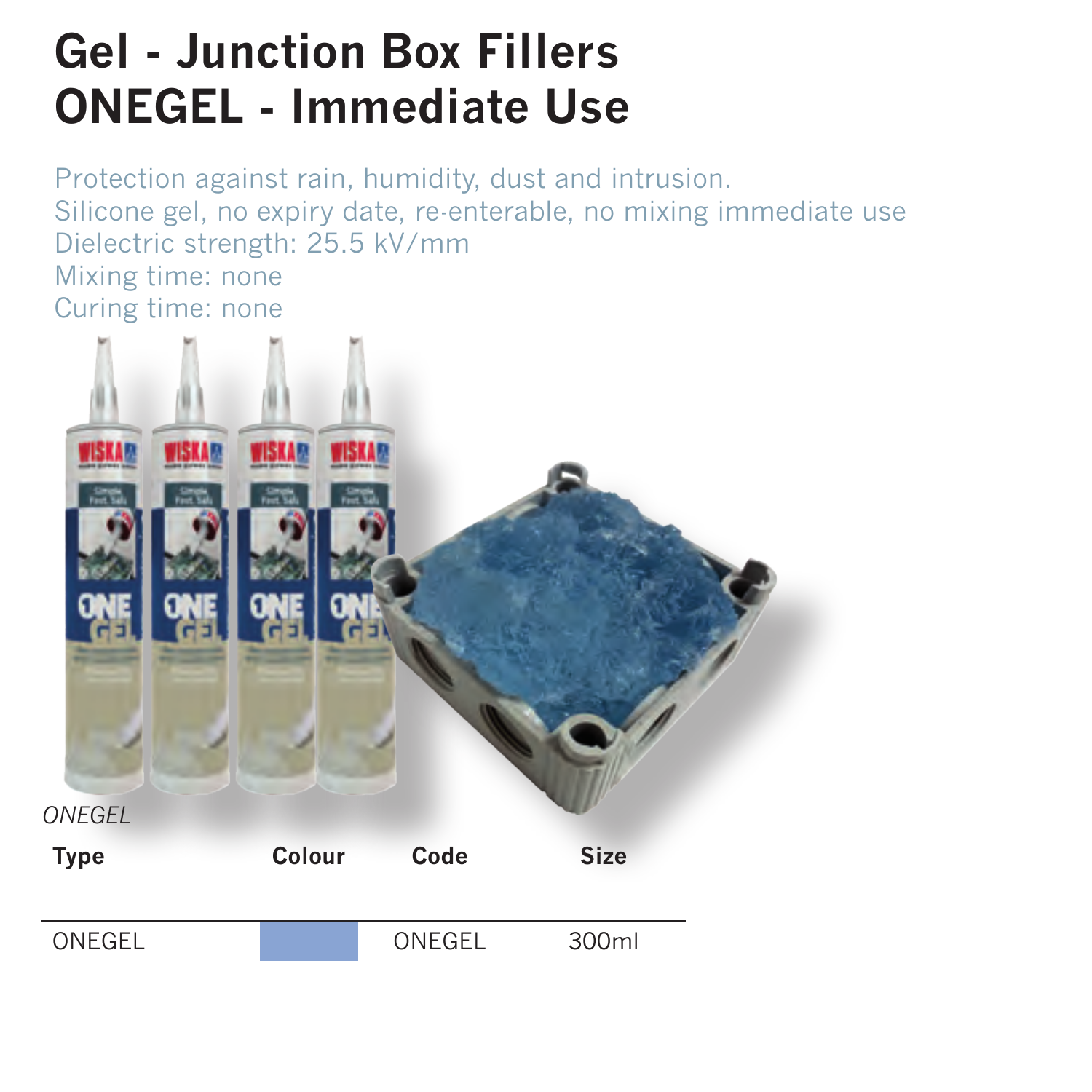#### **Gel - Junction Box Fillers RESIL - Silicone Resin**

Protection against rain, humidity, dust and intrusion. Silicone resin, no expiry date, re-enterable, 2 part mix (1:1 mixing ratio) Dielectric strength: 25.5 kV/mm Mixing time: 5 mins (at 23°C) Curing time: 12 min (at 23°C)

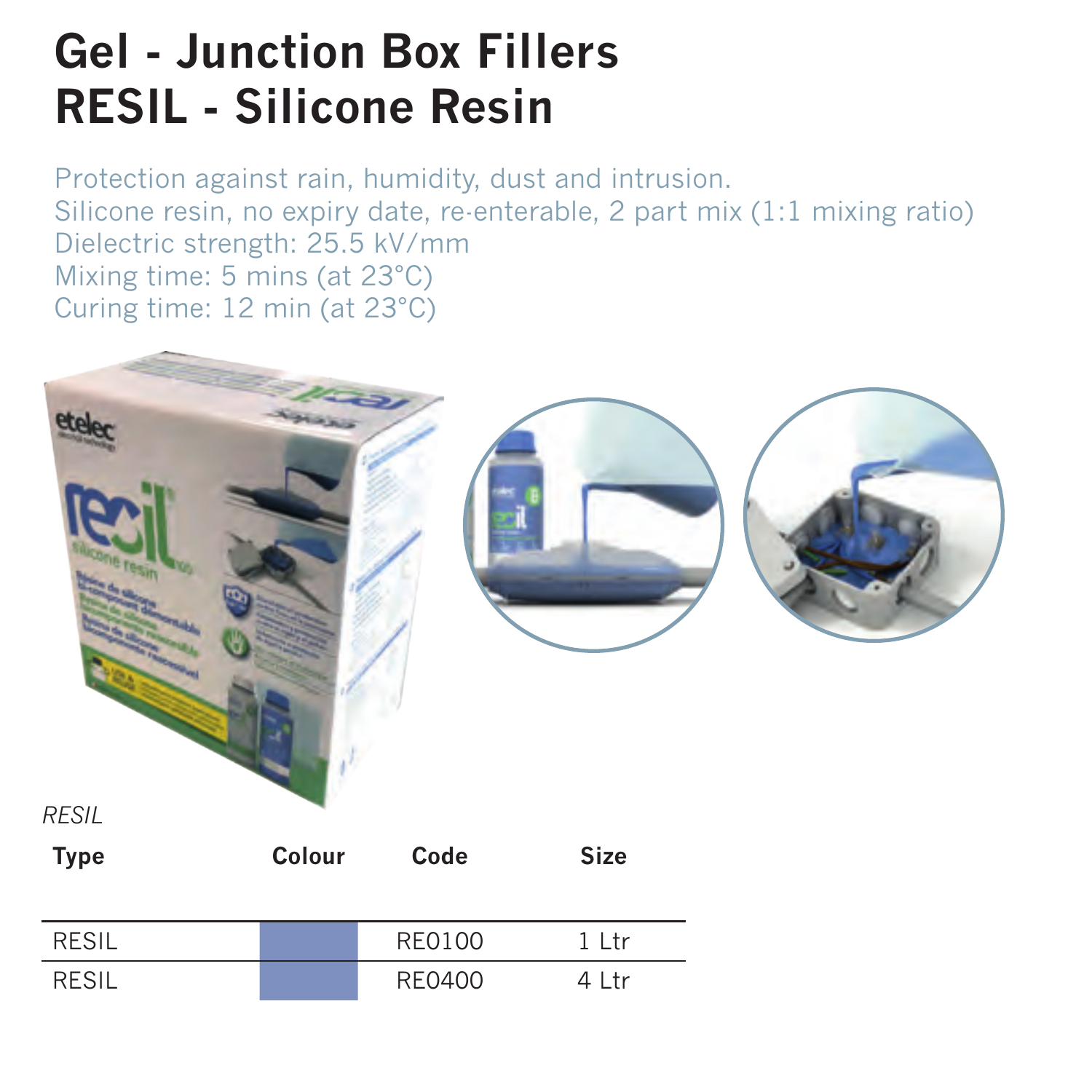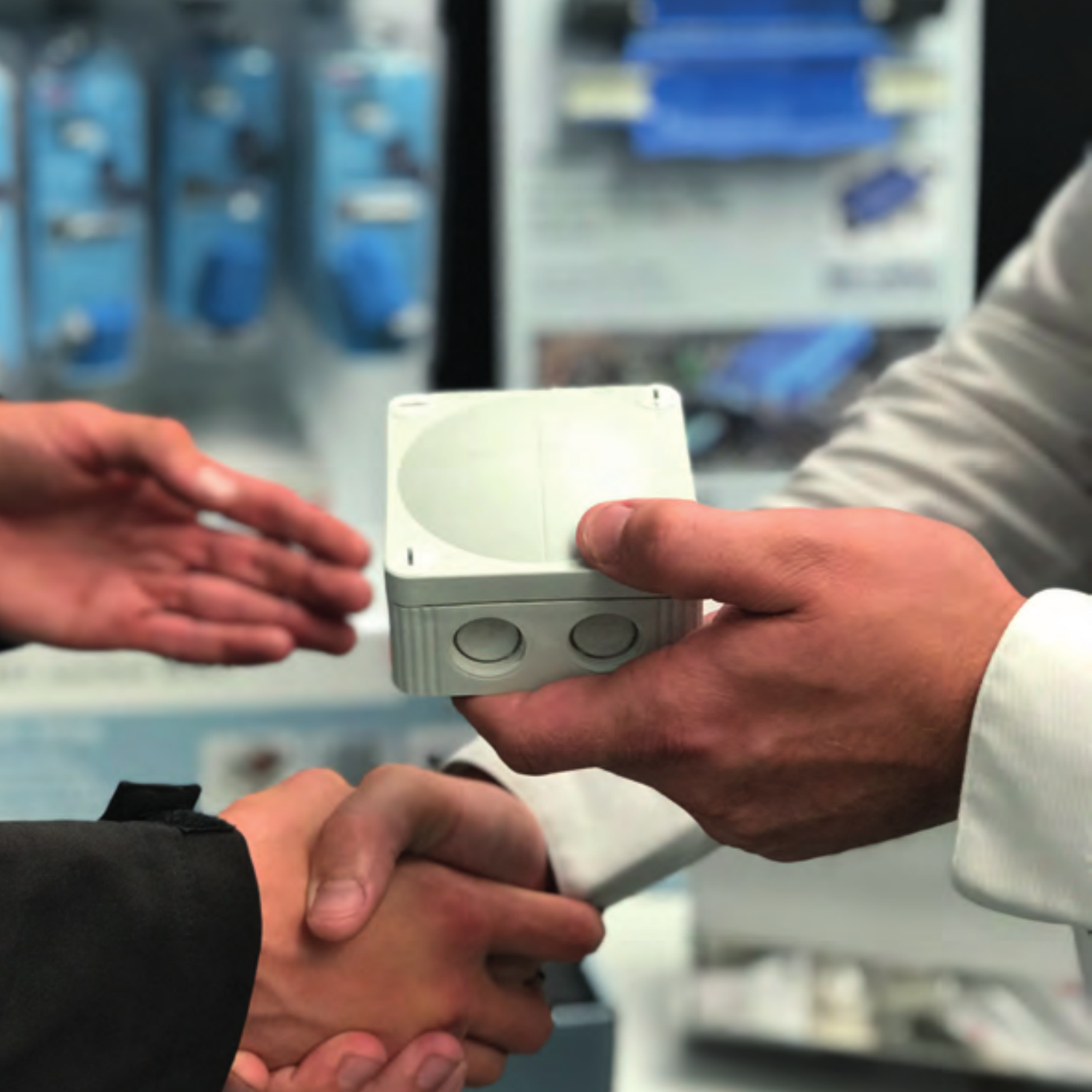#### **Contact Info**

#### **WISKA UK Ltd**

Unit 7, Hurling Way St Columb Major Business Park St Columb Major Cornwall TR9 6SX

**01208 816062**  01208 816708 info@wiska.co.uk www.wiska.co.uk www.wiskaonline.co.uk